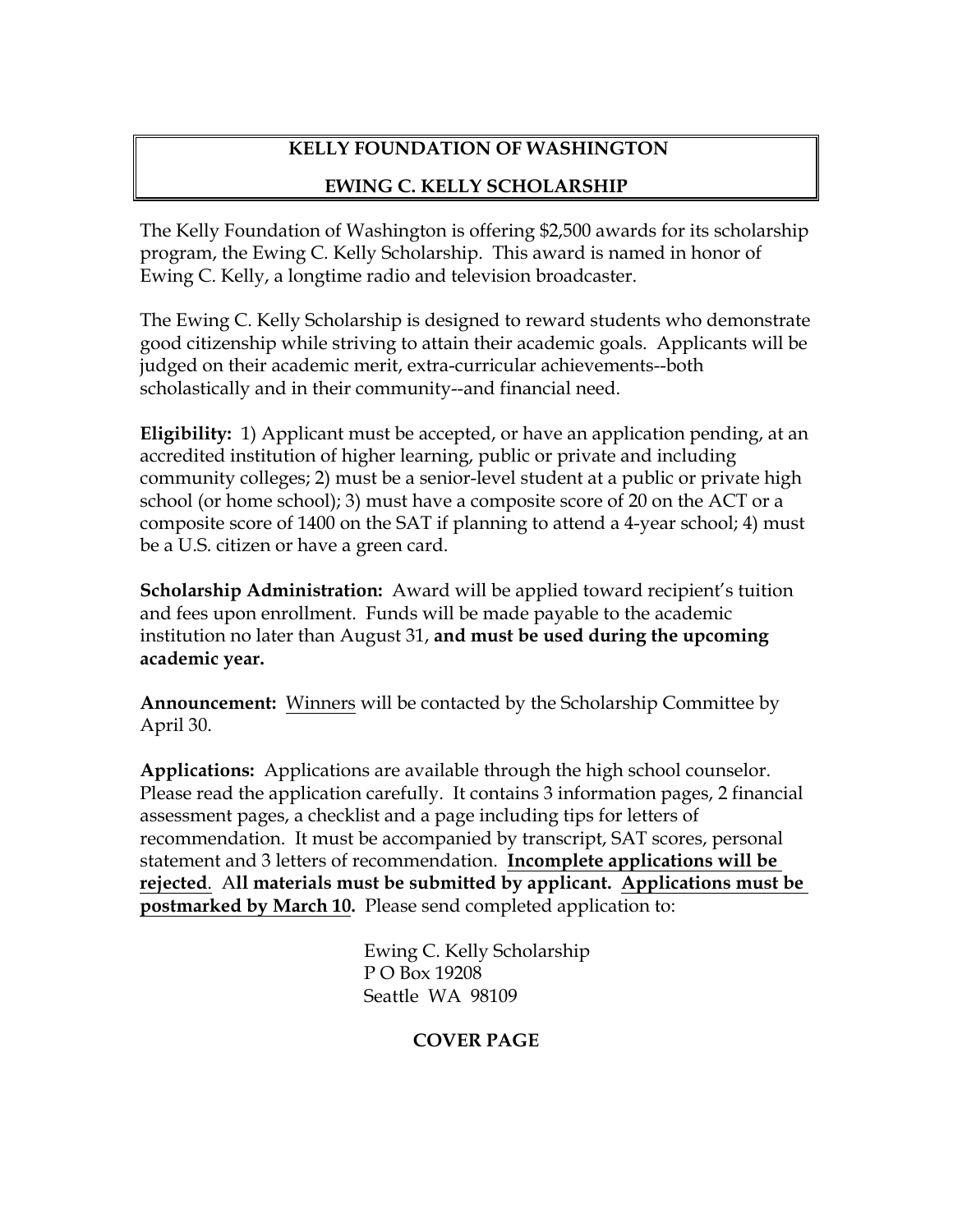| Ewing C. Kelly Scholarship                                                                                                                                                                                               |                                                                                                                                                                                                                                                                                                                      |                                                                                                                                                                                                                                                                                                                                                   |  |
|--------------------------------------------------------------------------------------------------------------------------------------------------------------------------------------------------------------------------|----------------------------------------------------------------------------------------------------------------------------------------------------------------------------------------------------------------------------------------------------------------------------------------------------------------------|---------------------------------------------------------------------------------------------------------------------------------------------------------------------------------------------------------------------------------------------------------------------------------------------------------------------------------------------------|--|
|                                                                                                                                                                                                                          | financial assessment form (see Pages $4 \& 5$ ), personal statement<br>obtaining meaningful letters of recommendation are included.<br>Box 19208, Seattle WA 98109. Incomplete applications or<br>facsimiles will not be accepted. DO NOT mail documents<br>separately. Applications must be postmarked by March 10. | <b>IMPORTANT-READ CAREFULLY!</b> Applicant must submit this<br>application (typed or printed by hand) with complete high school<br>transcript, ACT and/or SAT scores (photocopy/online copies OK),<br>and three (3) letters of reference. A checklist and a list of tips for<br>Mail all application materials to: Ewing C. Kelly Scholarship, PO |  |
| <b>NAME</b>                                                                                                                                                                                                              |                                                                                                                                                                                                                                                                                                                      |                                                                                                                                                                                                                                                                                                                                                   |  |
| (Last)                                                                                                                                                                                                                   | (First)                                                                                                                                                                                                                                                                                                              | (Middle)                                                                                                                                                                                                                                                                                                                                          |  |
| PERMANENT ADDRESS                                                                                                                                                                                                        | (Street)                                                                                                                                                                                                                                                                                                             | (Apartment)                                                                                                                                                                                                                                                                                                                                       |  |
| (City)                                                                                                                                                                                                                   | (State)                                                                                                                                                                                                                                                                                                              | (Zip)                                                                                                                                                                                                                                                                                                                                             |  |
| TELEPHONE NUMBER Area Code                                                                                                                                                                                               |                                                                                                                                                                                                                                                                                                                      |                                                                                                                                                                                                                                                                                                                                                   |  |
| <b>BIRTH DATE</b>                                                                                                                                                                                                        |                                                                                                                                                                                                                                                                                                                      | <b>SEX (Circle One) MALE/FEMALE</b>                                                                                                                                                                                                                                                                                                               |  |
| U.S. CITIZEN? YES / NO GREEN CARD? YES/NO<br>ETHNIC BACKGROUND (OPTIONAL)<br>) Caucasian/European American () African American () Hispanic<br>() Asian/Pacific Islander () Native American/ Alaska Native<br>$( )$ Other |                                                                                                                                                                                                                                                                                                                      |                                                                                                                                                                                                                                                                                                                                                   |  |
|                                                                                                                                                                                                                          |                                                                                                                                                                                                                                                                                                                      |                                                                                                                                                                                                                                                                                                                                                   |  |
|                                                                                                                                                                                                                          |                                                                                                                                                                                                                                                                                                                      |                                                                                                                                                                                                                                                                                                                                                   |  |
|                                                                                                                                                                                                                          |                                                                                                                                                                                                                                                                                                                      | SCHOOL TELEPHONE $\#$ ( ) GRADUATION DATE _______                                                                                                                                                                                                                                                                                                 |  |
| COUNSELOR FRINCIPAL <sub>FRINCIPAL</sub>                                                                                                                                                                                 |                                                                                                                                                                                                                                                                                                                      |                                                                                                                                                                                                                                                                                                                                                   |  |
|                                                                                                                                                                                                                          |                                                                                                                                                                                                                                                                                                                      |                                                                                                                                                                                                                                                                                                                                                   |  |

**PAGE 1**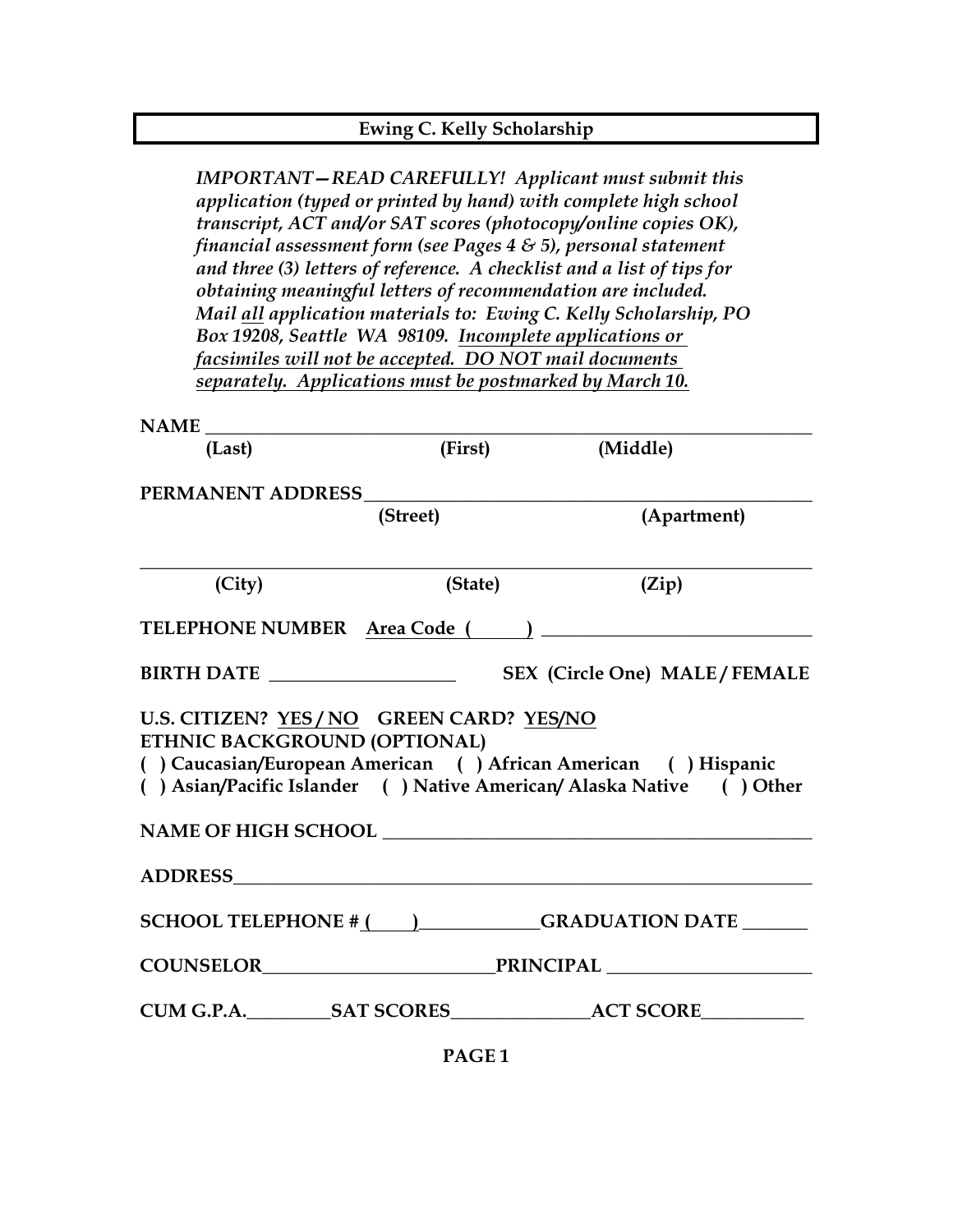# **Ewing C. Kelly Scholarship**

*INCLUDE A ONE-PAGE PERSONAL STATEMENT***, including such information as a brief personal history, family circumstances, goals and why you are seeking the Ewing C. Kelly Scholarship. We want to get to know you! Page 3 of the Application will have a place for academic achievements and extra-curricular activities so do not include this in your personal statement.**

**DO YOU NEED FINANCIAL AID TO PURSUE A POST SECONDARY EDUCATION? \_\_\_\_\_\_\_\_IF "YES", EXPLAIN \_\_\_\_\_\_\_\_\_\_\_\_\_\_\_\_\_\_\_\_\_\_\_\_\_\_\_\_\_\_\_**

**LIST AMOUNTS AND TYPES OF FINANCIAL AID AND SCHOLARSHIPS ALREADY GRANTED FOR THIS COMING FALL (INCLUDING GOVERNMENT OR PRIVATE FOUNDATION GRANTS)\_\_\_\_\_\_\_\_\_\_\_\_\_\_\_\_\_\_**

**\_\_\_\_\_\_\_\_\_\_\_\_\_\_\_\_\_\_\_\_\_\_\_\_\_\_\_\_\_\_\_\_\_\_\_\_\_\_\_\_\_\_\_\_\_\_\_\_\_\_\_\_\_\_\_\_\_\_\_\_\_\_\_\_\_\_\_\_\_\_\_\_**

**\_\_\_\_\_\_\_\_\_\_\_\_\_\_\_\_\_\_\_\_\_\_\_\_\_\_\_\_\_\_\_\_\_\_\_\_\_\_\_\_\_\_\_\_\_\_\_\_\_\_\_\_\_\_\_\_\_\_\_\_\_\_\_\_\_\_\_\_\_\_\_\_**

**\_\_\_\_\_\_\_\_\_\_\_\_\_\_\_\_\_\_\_\_\_\_\_\_\_\_\_\_\_\_\_\_\_\_\_\_\_\_\_\_\_\_\_\_\_\_\_\_\_\_\_\_\_\_\_\_\_\_\_\_\_\_\_\_\_\_\_\_\_\_\_\_**

**\_\_\_\_\_\_\_\_\_\_\_\_\_\_\_\_\_\_\_\_\_\_\_\_\_\_\_\_\_\_\_\_\_\_\_\_\_\_\_\_\_\_\_\_\_\_\_\_\_\_\_\_\_\_\_\_\_\_\_\_\_\_\_\_\_\_\_\_\_\_\_\_**

# **LIST PAST AND PRESENT EMPLOYERS, DURATION OF EMPLOYMENT AND HOURS-A-WEEK WORKED\_\_\_\_\_\_\_\_\_\_\_\_\_\_\_\_\_\_\_\_\_\_\_\_\_\_\_\_\_\_\_\_\_\_\_\_\_\_\_\_**

**\_\_\_\_\_\_\_\_\_\_\_\_\_\_\_\_\_\_\_\_\_\_\_\_\_\_\_\_\_\_\_\_\_\_\_\_\_\_\_\_\_\_\_\_\_\_\_\_\_\_\_\_\_\_\_\_\_\_\_\_\_\_\_\_\_\_\_\_\_\_\_\_**

**\_\_\_\_\_\_\_\_\_\_\_\_\_\_\_\_\_\_\_\_\_\_\_\_\_\_\_\_\_\_\_\_\_\_\_\_\_\_\_\_\_\_\_\_\_\_\_\_\_\_\_\_\_\_\_\_\_\_\_\_\_\_\_\_\_\_\_\_\_\_\_\_**

**ARE YOU BEING CONSIDERED FOR AN APPOINTMENT TO A U.S. MILITARY ACADEMY? IF "YES", PROVIDE NAME \_\_\_\_\_\_\_\_\_\_\_\_\_\_\_\_\_\_\_\_\_\_**

**WHAT COLLEGE OR POST HIGH SCHOOL INSTITUTION DO YOU PLAN TO ATTEND? \_\_\_\_\_\_\_\_\_\_\_\_\_\_\_\_\_\_\_\_\_\_\_\_\_\_\_\_\_\_\_\_\_\_\_\_\_\_\_\_\_\_\_\_\_\_\_\_\_\_\_\_\_\_\_\_\_\_**

**\_\_\_\_\_\_\_\_\_\_\_\_\_\_\_\_\_\_\_\_\_\_\_\_\_\_\_\_\_\_\_\_\_\_\_\_\_\_\_\_\_\_\_\_\_\_\_\_\_\_\_\_\_\_\_\_\_\_\_\_\_\_\_\_\_\_\_\_\_\_\_\_**

**WHY DID YOU SELECT THE ABOVE INSTITUTION?\_\_\_\_\_\_\_\_\_\_\_\_\_\_\_\_\_\_\_\_\_**

**WHAT BACHELOR DEGREE ARE YOU PLANNING TO PURSUE?**

**\_\_\_\_\_\_\_\_\_\_\_\_\_\_\_\_\_\_\_\_\_\_\_\_\_\_\_\_\_\_\_\_\_\_\_\_\_\_\_\_\_\_\_\_\_\_\_\_\_\_\_\_\_\_\_\_\_\_\_\_\_\_\_\_\_\_\_\_\_\_\_\_**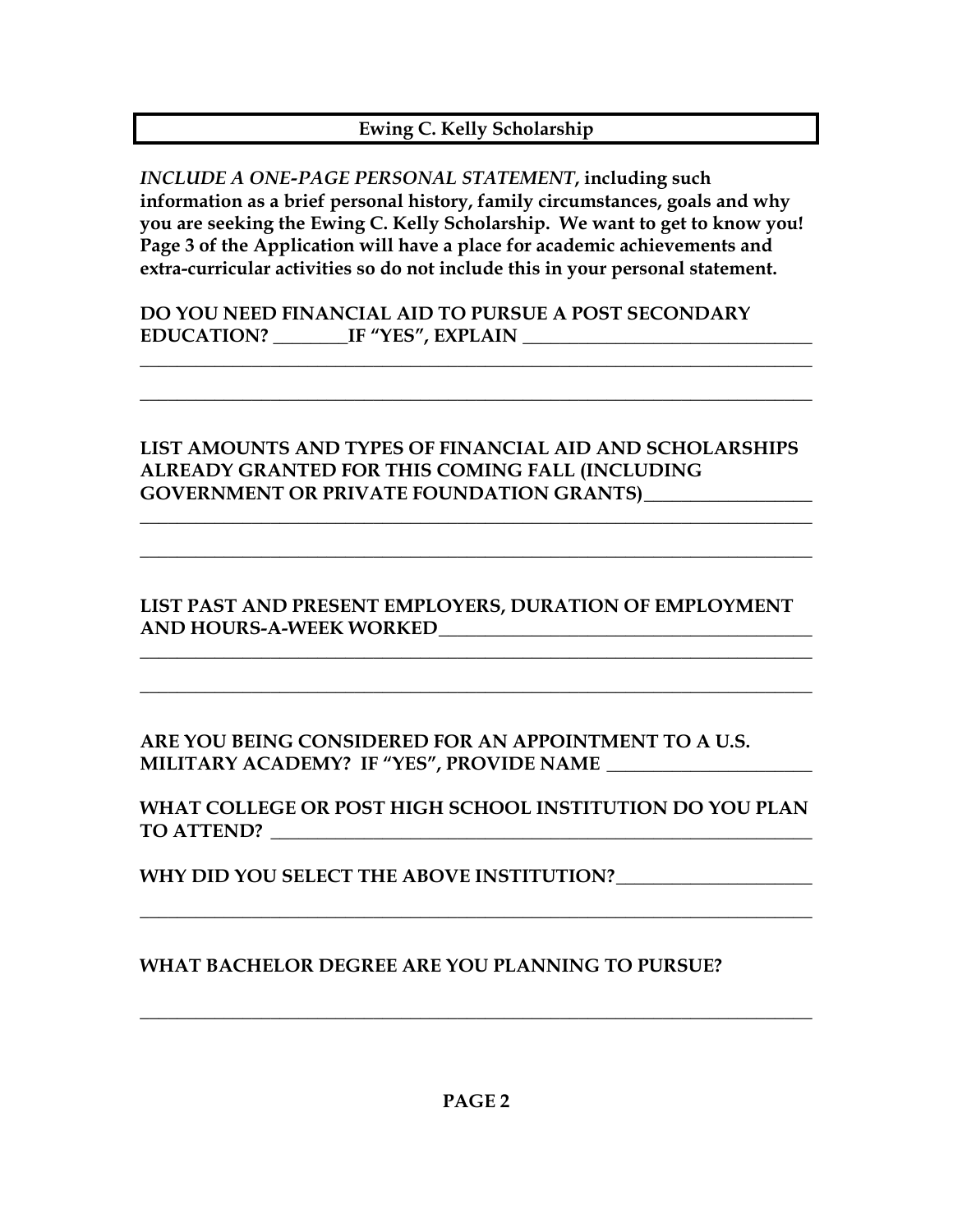Ewing C. Kelly Scholarship

HIGH SCHOOL ACADEMIC ACHIEVEMENTS (include honor roll and other 

WHAT IS, OR WAS, YOUR GREATEST CHALLENGE IN SUCCEEDING AT 

HIGH SCHOOL EXTRA-CURRICULAR ACTIVITIES (include athletics,

COMMUNITY ACTIVITIES (Church, volunteer, etc., plus number of hours 

NOTE: A summary of the above information may not exceed one page.

| <b>Applicant's Signature</b><br>Date |
|--------------------------------------|
|--------------------------------------|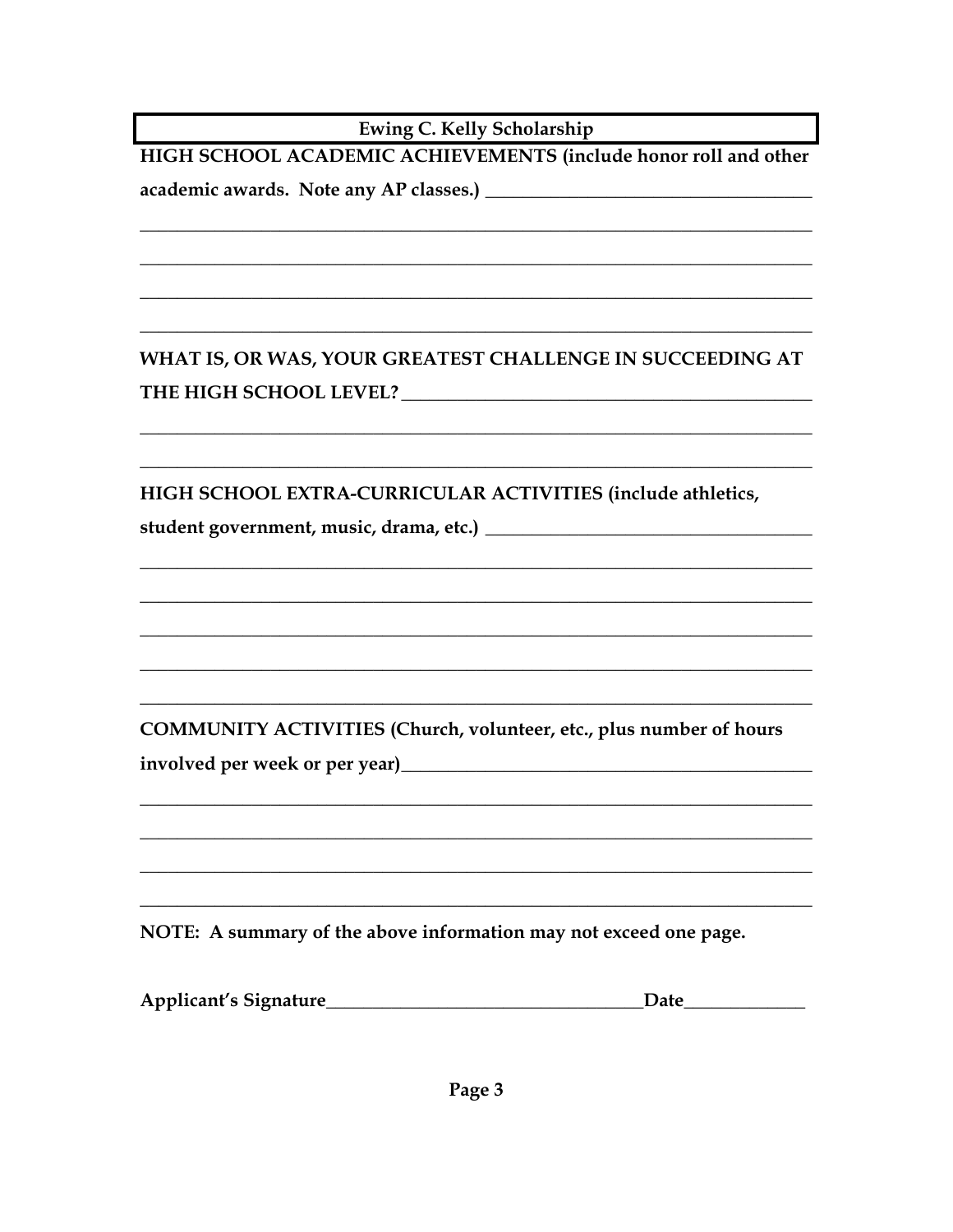# **Ewing C. Kelly Scholarship Financial Assessment Form**

| <b>STUDENT NAME</b>                                                                                                                                                                                                            |  |  |  |
|--------------------------------------------------------------------------------------------------------------------------------------------------------------------------------------------------------------------------------|--|--|--|
| NOTE: Please have parent(s)/guardian complete the following questions:                                                                                                                                                         |  |  |  |
| NAME OF PARENT(S)/GUARDIAN                                                                                                                                                                                                     |  |  |  |
|                                                                                                                                                                                                                                |  |  |  |
| PERMANENT ADDRESS NATIONAL SERVICE SERVICE SERVICE SERVICE SERVICE SERVICE SERVICE SERVICE SERVICE SERVICE SERVICE SERVICE SERVICE SERVICE SERVICE SERVICE SERVICE SERVICE SERVICE SERVICE SERVICE SERVICE SERVICE SERVICE SER |  |  |  |
|                                                                                                                                                                                                                                |  |  |  |
| PARENT(S)/GUARDIAN INCOME, EXPENSE, ASSET DATA<br>YEAR: JANUARY 1, _____ TO DECEMBER 31, __<br>() Estimates based on income information to be filed by April 15, ______.                                                       |  |  |  |
| () Estimates based on completed IRS Form 1040 dated ____________________________                                                                                                                                               |  |  |  |
| Adjusted gross income                                                                                                                                                                                                          |  |  |  |
| Total U.S. Income Tax paid                                                                                                                                                                                                     |  |  |  |
| Income earned from work by Wage Earner #1                                                                                                                                                                                      |  |  |  |
| Income earned from work by Wage Earner #2                                                                                                                                                                                      |  |  |  |
| Total number of people supported by this income                                                                                                                                                                                |  |  |  |
| Total number of adults in your household                                                                                                                                                                                       |  |  |  |
| Total number of working adults in your household                                                                                                                                                                               |  |  |  |
| Total number of dependents under 18 in your household                                                                                                                                                                          |  |  |  |
| Social Security or other untaxed income or benefits (including                                                                                                                                                                 |  |  |  |
| disability payments, child support, etc.)                                                                                                                                                                                      |  |  |  |
| Cash, savings, checking accounts, bonds, zero coupon bonds, stock value                                                                                                                                                        |  |  |  |
| (cash) CD's, notes, etc.                                                                                                                                                                                                       |  |  |  |
| Total number of family members attending post-secondary school (Minimum                                                                                                                                                        |  |  |  |
| half-time) during the coming school year, including applicant.                                                                                                                                                                 |  |  |  |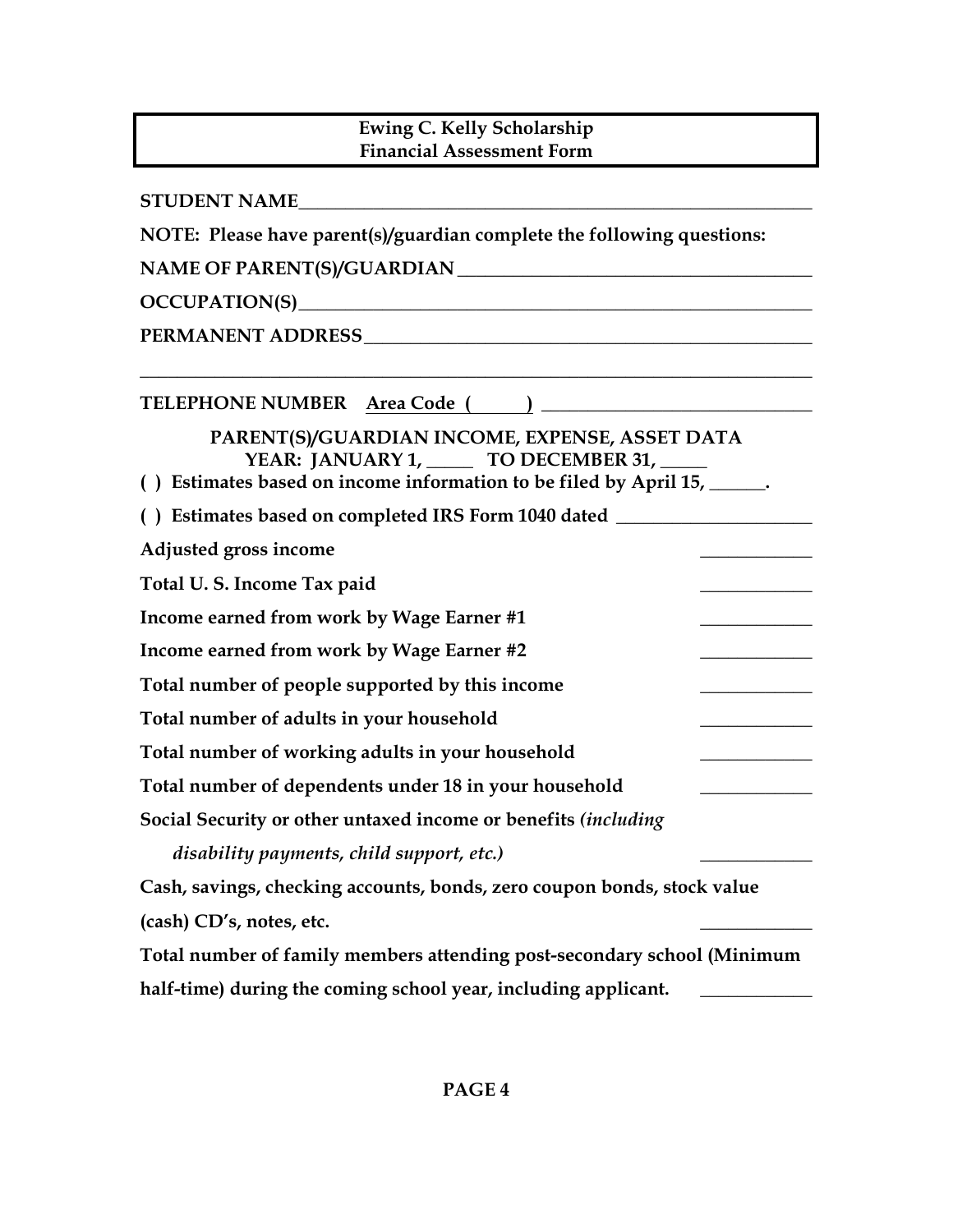#### **Ewing C. Kelly Scholarship Financial Assessment Form (Continued)**

**CERTIFICATION:**

**I certify that all of the information on this financial assessment form is true and complete to the best of my (our) knowledge. If asked by the Ewing C. Kelly Scholarship Committee Chair, I (we) agree to furnish proof of the information we have provided. I (we) realize that this proof may include a copy of my (our) most recently filed U.S. Income Tax Return; social security number or green card. I (we) realize that, if asked and proof is not furnished, the student may not receive any Ewing C. Kelly Scholarship moneys.**

| Parent(s)/Guardian Signature | Date |
|------------------------------|------|
| Applicant'sSignature         | Date |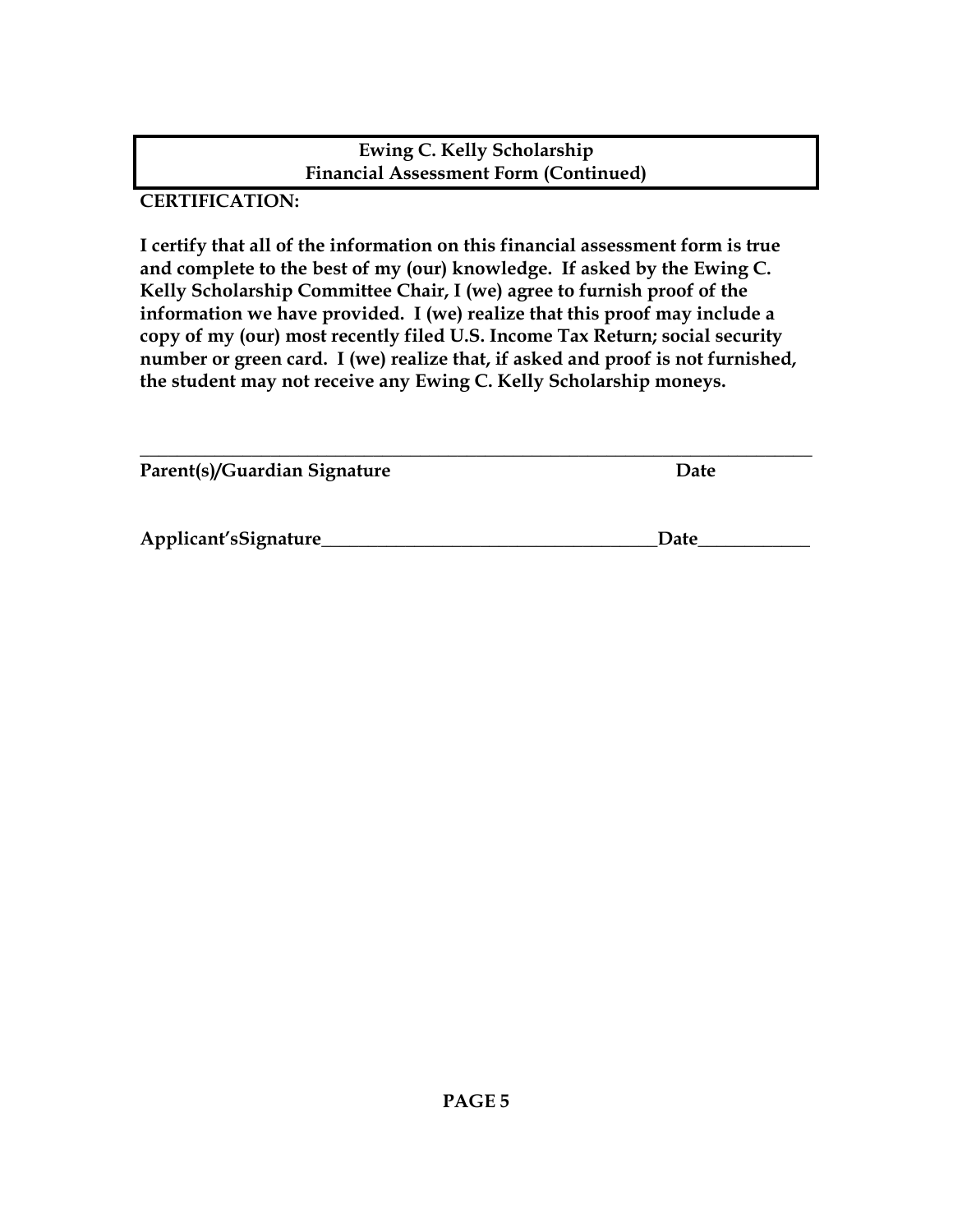#### **HELPFUL HINTS FOR LETTERS OF RECOMMENDATION**

- It is critical that you choose individuals who know you well and can be specific about your talents, contributions, etc. A letter of recommendation that is too general may hurt you more than help you.
- You might remind whoever is writing your letter of contributions that you have made to your school or community, i.e., projects you have worked on, leadership you have shown.
- If possible, a letter of recommendation should be written on the letterhead of the organizations you were part of (school, leadership club, service organization, etc.).